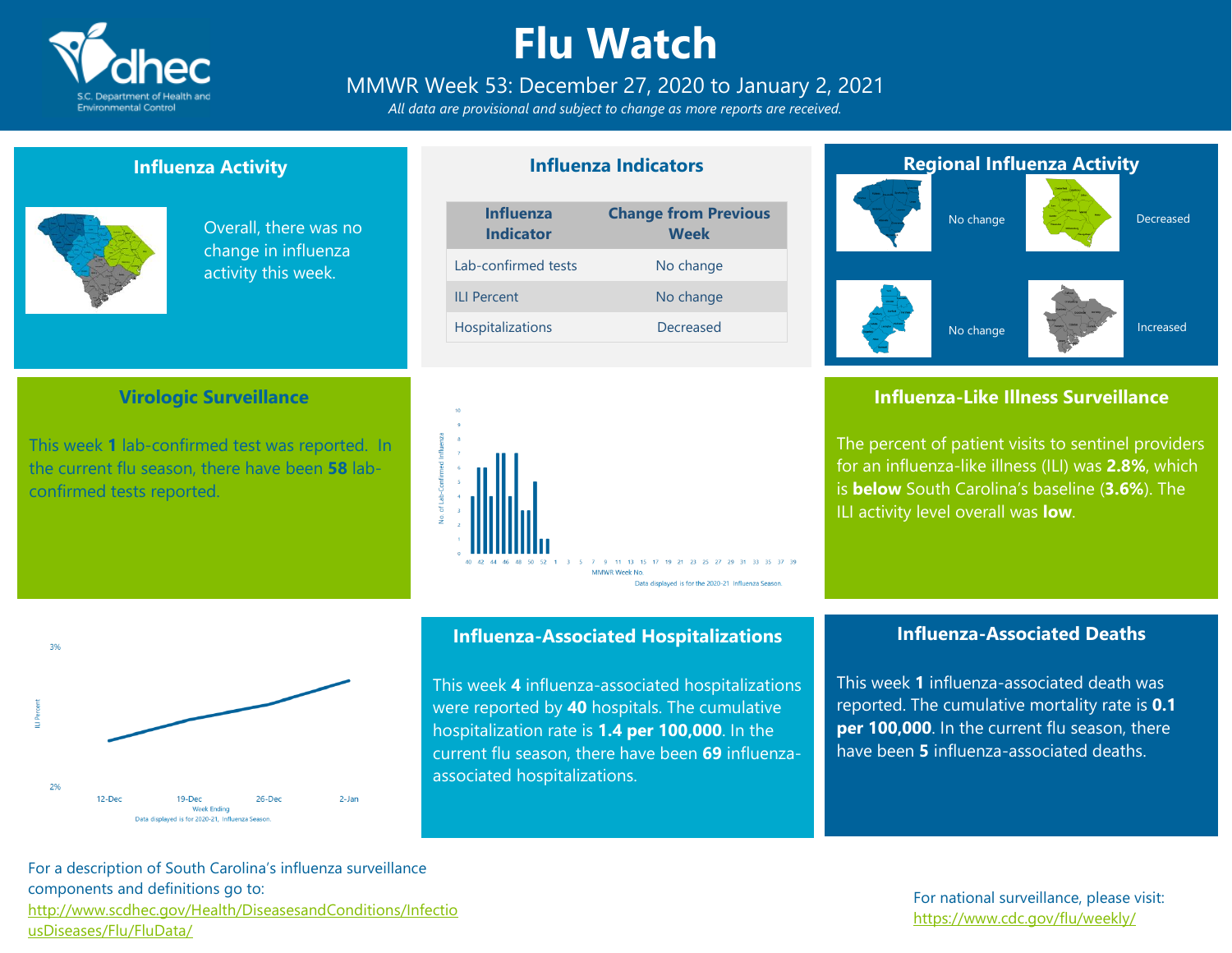# **Influenza Activity\***

**In the 4 Public Health Regions, activity showed**



\* Indicators for assessing influenza activity include: lab-confirmed tests, ILI percent, and hospitalizations.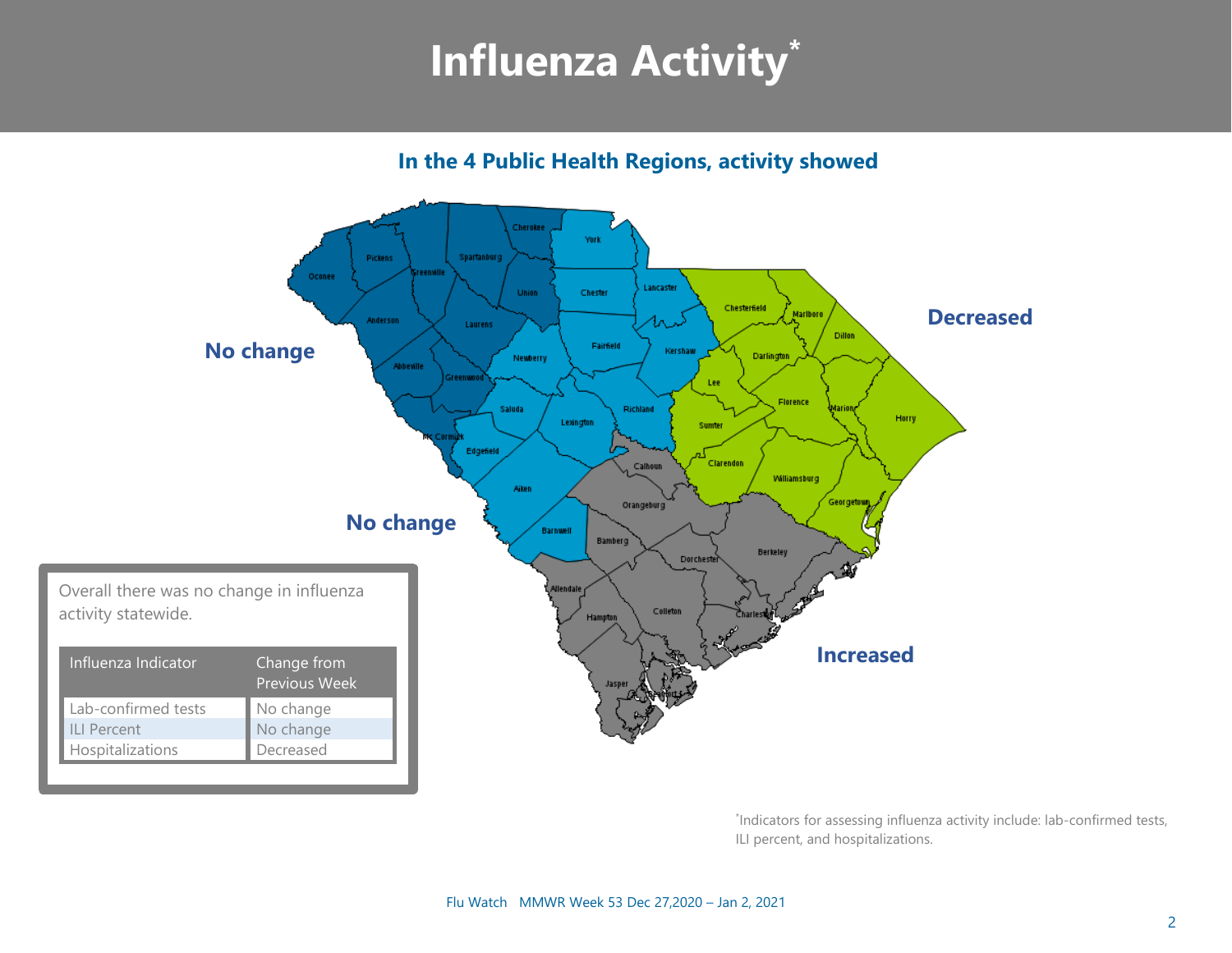# **Virologic Surveillance**

| Lab-Confirmed Influenza Cases by Influenza Type to Date* |                             |           |           |           |                     |  |
|----------------------------------------------------------|-----------------------------|-----------|-----------|-----------|---------------------|--|
|                                                          | No. of Cases (%)            |           |           |           |                     |  |
| <b>Influenza</b><br><b>Type</b>                          | <b>This</b><br><b>Week</b>  | 2020-21   | 2019-20   | 2018-19   | 5 season<br>average |  |
| Overall                                                  | 1                           | 58        | 1403      | 353       | 454                 |  |
| Influenza A                                              | 0(0.0)                      | 9(15.5)   | 679(48.4) | 319(90.4) | 286(63.0)           |  |
| A(H3)                                                    |                             |           | 13(1.9)   | 32(10.0)  | 37(12.9)            |  |
| A(H1N1)                                                  | $\rightarrow$ $\rightarrow$ | 1(11.1)   | 179(26.4) | 74(23.2)  | 55(19.2)            |  |
| $A(NS)^{**}$                                             |                             | 8(88.9)   | 487(71.7) | 213(66.8) | 194(67.8)           |  |
|                                                          |                             |           |           |           |                     |  |
| Influenza B                                              | 1(100.0)                    | 49(84.5)  | 719(51.2) | 30(8.5)   | 168(37.0)           |  |
| <b>B</b> (Victoria)                                      |                             |           | 104(14.5) | 1(3.3)    | 21(12.5)            |  |
| B(Yamagata)                                              | $-$                         | $-1$      | 2(0.3)    | $-1$      | 2(1.2)              |  |
| $B$ (LND) <sup>+</sup>                                   | 1(100.0)                    | 49(100.0) | 613(85.3) | 29(96.7)  | 145(86.3)           |  |
|                                                          |                             |           |           |           |                     |  |
| <b>Influenza Virus</b><br>Coinfection <sup>§</sup>       | O(0.0)                      | 0(0.0)    | 5(0.4)    | 4(1.1)    | N/A                 |  |
| Influenza/SARS-<br>CoV-2 Coinfection <sup>£</sup>        | 0(0.0)                      | O(0.0)    | 0(0.0)    | N/A       | N/A                 |  |

\*Data presented from previous influenza seasons represents the data from that season through the same week as the current season. Nationally, the influenza season begins with MMWR week 40 and ends with MMWR week 39. The 2020- 21 influenza season began on September 27, 2020 and will end on October 3, 2021.

\*\*NS – not subtyped +LND – lineage not determined

§Cases with more than one influenza A subtype in the same sample or with influenza A and B viral types in the same sample simultaneously.

£ Lab-confirmed influenza cases who also tested positive for SARS-CoV-2 virus in the same sample.

#### **Laboratory-Confirmed Influenza Cases, by Virus Type**



A not subtyped A (H1N1) A (H3) B (lineage not determined) B (YAM) B (VIC) Co-infection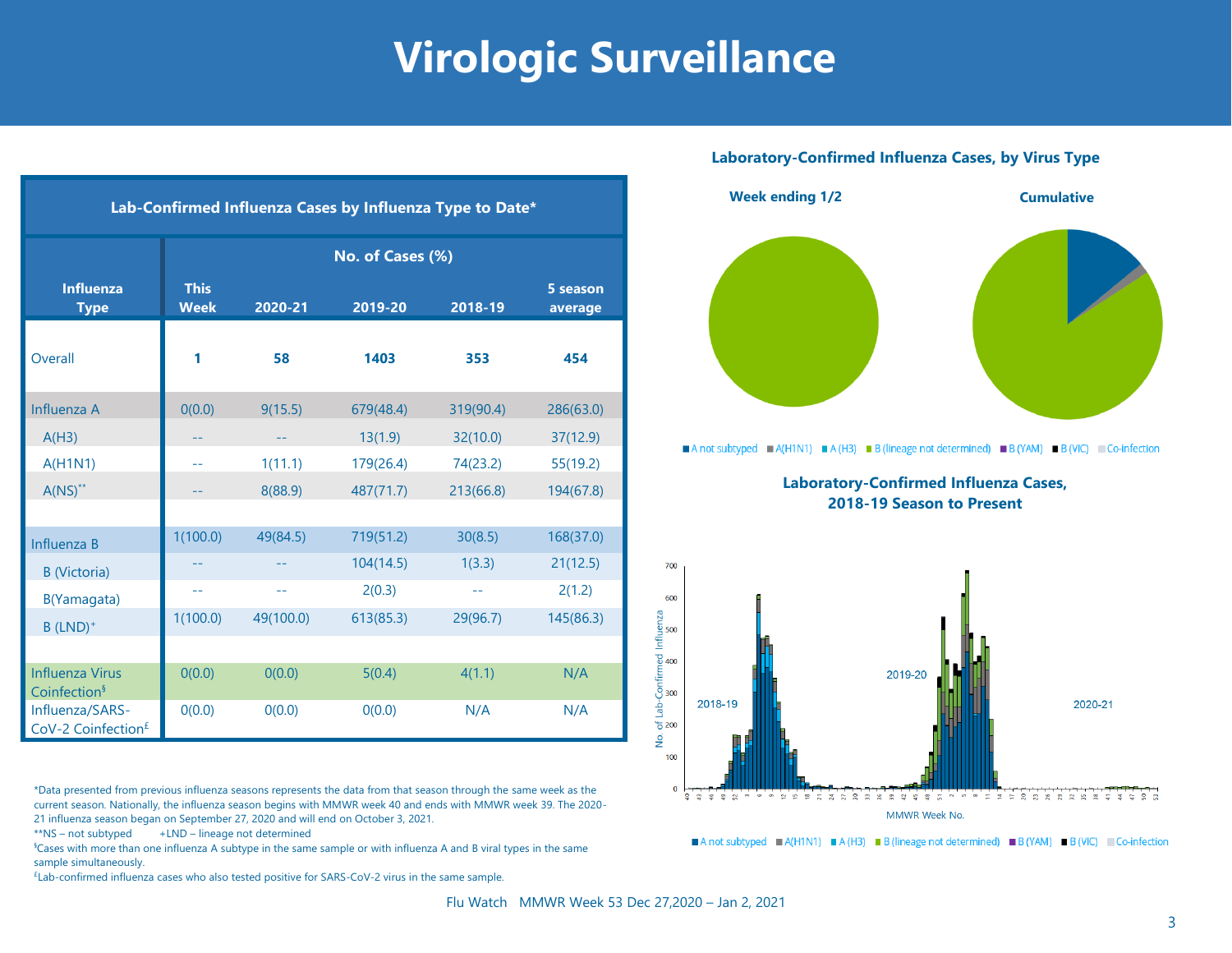## **Influenza-Like Illness (ILI) Surveillance**

This week, the ILI activity level was **low** and **2.8%** of patient visits to SC ILINet providers were attributed to an influenza-like illness. This is below the state baseline of **3.6%**.

Reports were received from providers in **12** counties, representing all DHEC Public Health regions.

\*\*ILI percentage is dependent upon the number of reporting providers and/or can vary by disease activity or the number of providers submitting reports.\*\*

#### **Percentage of Influenza-like Illness (ILI) Visits Reported by Sentinel Providers for Past and Current Seasons**



**MMWR Week** 



State ILI Activity Level by MMWR Week, 2016-17 Influenza **Season to Present** Season to Present **State ILI Activity Level by MMWR Week, 2016-17 Influenza**



**ILI ACTIVITY LEVELS: MINIMAL LOW MODERATE HIGH**

Flu Watch MMWR Week 53 Dec 27,2020 – Jan 2, 2021